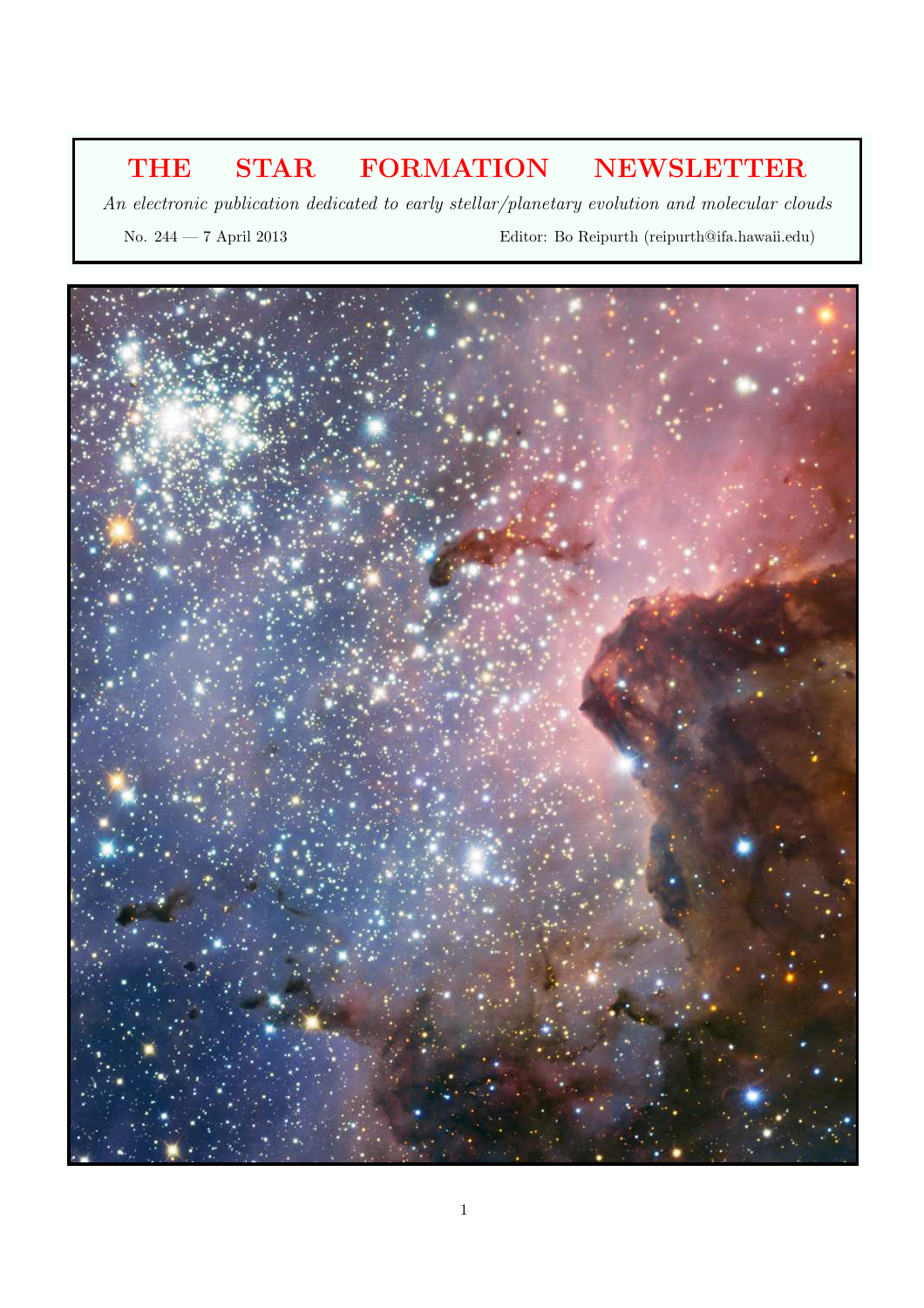#### The Star Formation Newsletter

Editor: Bo Reipurth reipurth@ifa.hawaii.edu

Technical Editor: Eli Bressert eli.bressert@csiro.au

Technical Assistant: Hsi-Wei Yen hwyen@asiaa.sinica.edu.tw

Editorial Board

Joao Alves Alan Boss Jerome Bouvier Lee Hartmann Thomas Henning Paul Ho Jes Jorgensen Charles J. Lada Thijs Kouwenhoven Michael R. Meyer Ralph Pudritz Luis Felipe Rodríguez Ewine van Dishoeck Hans Zinnecker

The Star Formation Newsletter is a vehicle for fast distribution of information of interest for astronomers working on star and planet formation and molecular clouds. You can submit material for the following sections: Abstracts of recently accepted papers (only for papers sent to refereed journals), Abstracts of recently accepted major reviews (not standard conference contributions), Dissertation Abstracts (presenting abstracts of new Ph.D dissertations), Meetings (announcing meetings broadly of interest to the star and planet formation and early solar system community), New Jobs (advertising jobs specifically aimed towards persons within the areas of the Newsletter), and Short Announcements (where you can inform or request information from the community). Additionally, the Newsletter brings short overview articles on objects of special interest, physical processes or theoretical results, the early solar system, as well as occasional interviews.

#### Newsletter Archive

www.ifa.hawaii.edu/users/reipurth/newsletter.htm

### List of Contents

| Abstracts of Newly Accepted Papers  13         |
|------------------------------------------------|
| Abstracts of Newly Accepted Major Reviews . 40 |
|                                                |
|                                                |
|                                                |

#### Cover Picture

A view of the central part of the Carina complex, from a near-infrared JHK mosaic of HAWK-I images obtained at ESO's VLT. The bright cluster to the upper left is Trumpler 14; this is the secondrichest cluster in the region after Trumpler 16 which is associated with Eta Carinae. The large cluster to the right in the image is pointing towards Trumpler 14, while the other cloud structure face Trumpler 16 outside the image and towards the lower left. Courtesy ESO/T.Preibisch.

High resolution jpg files of the entire Carina cluster region can be downloaded from http://www.eso.org/public/images/eso1208a/

#### Submitting your abstracts

Latex macros for submitting abstracts and dissertation abstracts (by e-mail to reipurth@ifa.hawaii.edu) are appended to each Call for Abstracts. You can also submit via the Newsletter web interface at http://www2.ifa.hawaii.edu/starformation/index.cfm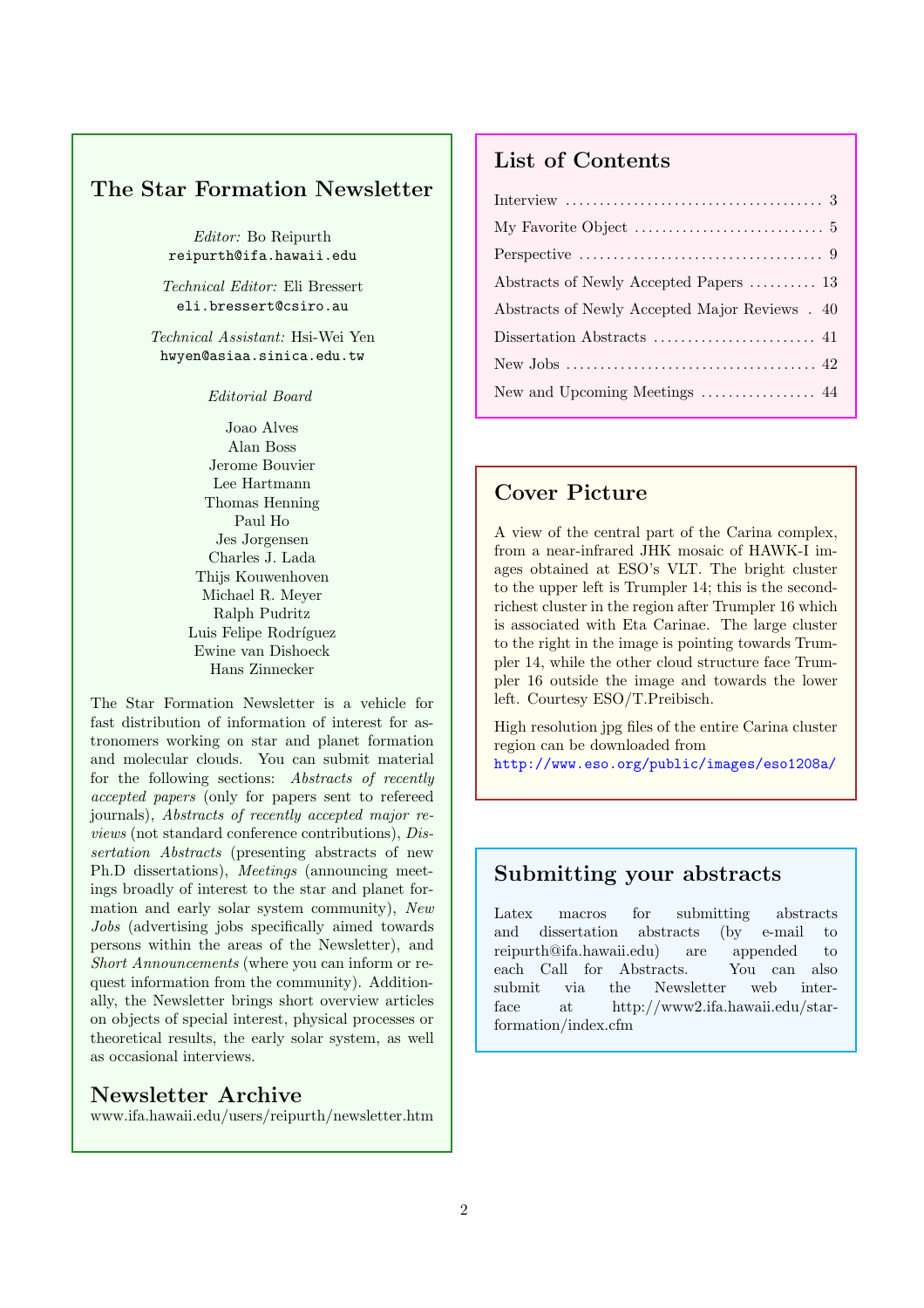## My Favorite Object The Carina Nebula Complex Thomas Preibisch



Most stars form in rich stellar clusters or associations, and therefore close to high-mass  $(M > 20 M_{\odot})$  stars. Even our solar system seems to have formed in such an environment, where nearby massive stars had an important impact on the early evolution of the solar nebula. The hot and luminous O-type stars in massive star-forming regions profoundly influence their environments by creating HII regions, generating wind-blown bubbles, and exploding as supernovae. This feedback can disperse a large fraction of the original molecular clouds, out of which the stars formed, and thus may terminate the star formation process. On the other hand, cloud compression provided by ionization fronts and expanding wind bubbles may also trigger the formation of new generations of stars in the compressed clouds. The detailed balance of these two opposing processes determines the global evolution, i.e. the star formation history and the resulting star formation efficiency. However, the involved physical processes are not yet well understood and it is still debated whether the massive star feedback is more or less important than the primordial turbulence in the clouds, and how efficient the triggering of star formation can actually be. These questions are also of fundamental importance for understanding the star formation process in (extragalactic) starburst regions, where the number of very massive stars is (much) higher than in the largest Galactic star forming regions.

A major observational problem for studies of massive star feedback results from the fact that the nearby star forming regions, which can be easily studied at high spatial resolution, host (at most) very small numbers of high-mass stars; therefore, the level of feedback is orders of magnitudes smaller than in extragalactic starburst regions. Regions hosting significant numbers of very massive  $(M \geq 50 M_{\odot})$ stars (which dominate the feedback) are usually too far away to allow detailed studies of small-scale cloud structures or to detect their full stellar populations.

The Carina Nebula is an ideal target in this respect: at a moderate and well known distance of 2.3 kpc, it represents the nearest southern region with a large enough population of massive stars ( $\geq 70$  O-type and WR stars) to sample the top of the IMF. Most of the massive stars in the Carina Nebula reside in one of several loose clusters with ages ranging from <1 to several Myr. The action of the massive star feedback is impressively illustrated by the famous Hubble Space Telescope and Spitzer images of the Carina Nebula, which show how the clouds are eroded and shaped by the stellar radiation and winds, giving rise to numerous evaporating globules and giant dust pillars.

A good summary of basic information about the Carina Nebula is given in Smith & Brooks (2008). As discussed in Smith et al. (2000), until about 15 years ago the Carina Nebula was generally assumed to be just an evolved HII region, without significant star formation activity. The detection of embedded infrared sources in some of the dust pillars started to change this view dramatically. Today we know (partly based on the results described in this article) that the Carina Nebula Complex is one of the most productive star factories in our Galaxy. These properties make the Carina Nebula the best site to study in detail the physics of violent massive star formation and the resulting feedback effects, cloud dispersal and triggering of star formation. It constitutes our best "bridge" between nearby regions with low levels of feedback like Orion, which can be studied in great detail, and the much more massive and energetic, but also much more distant extragalactic giant HII regions and starburst systems.

My interest in the Carina Nebula was sparked in 2007, when Leisa Townsley (Penn State University) invited me to join a team of X-ray astronomers planning a large-scale X-ray survey of the Carina Nebula with the Chandra Xray satellite. In the Chandra Carina Complex Project, a 1.4 square-degree area was mapped with a mosaic of 22 individual pointings, spending a total observing time of 1.34 Megaseconds (15.5 days). An overview of the numerous results from this project can be found in Townsley et al. (2011). The Chandra images revealed 14 368 individual X-ray sources, and a sophisticated classification scheme showed that 10 714 of these are most likely young stars (Broos et al. 2011). This shows that the young stellar population in the Carina Nebula is much larger than thought just a few years ago. Another major result was the finding that about half of the young stars are members in one of about 30 clusters, whereas the other 50% are widely distributed over the entire area of the complex (Feigelson et al. 2011).

While these Chandra data provided the first unbiased (although luminosity-limited) sample of the young stars in the region, the X-ray data alone do not yield much infor-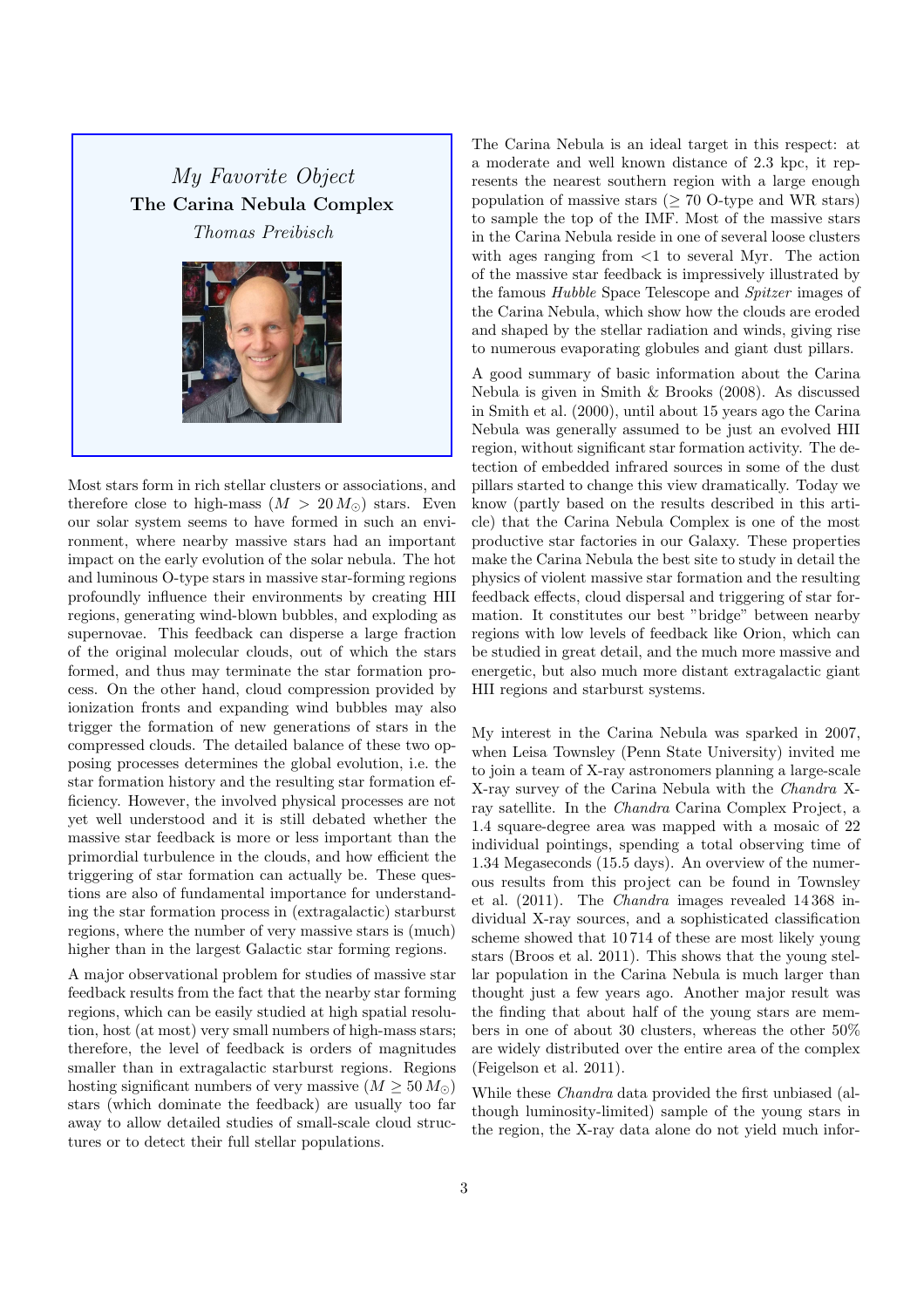mation about stellar properties. Deep near-infrared data are essential for a determination of individual stellar (and circumstellar) parameters, but such data existed only for a few selected small parts in the inner Carina Nebula region; a deep and comprehensive wide-field near-infrared survey was obviously missing.

When the Chandra Carina Complex Project was planned, the new near-infrared wide-field imager HAWK-I for the ESO 8 m Very Large Telescope was just being commissioned. From discussions with Hans Zinnecker and Mark McCaughrean I realized that HAWK-I would be the perfect instrument to obtain the required deep wide-field survey data. Our proposal for observing time was successful and in January 2008 a mosaic of 24 contiguous HAWK-I fields was observed as part of the scientific verification program. Our HAWK-I survey of the Carina Nebula (see Preibisch et al. 2011c for a detailed description and the ESO Photo Release<sup>1</sup> for images) covered a total area of 1280 square-arcminutes. All data were processed and calibrated by the Cambridge Astronomical Survey Unit. With a detection limit of  $J \sim 23$ ,  $H \sim 22$ , and  $K_s \sim 21$ our HAWK-I data represent the largest and deepest nearinfrared survey of the Carina Nebula obtained so far. More than 600 000 point sources were detected, about 20 times more than the number of 2MASS sources in the same area.

Our HAWK-I images are deep enough to detect all stars in the Carina Nebula down to masses of  $0.1 M_{\odot}$  for ages up to 3 Myr and extinctions of  $A_V = 15$  mag. The very good seeing conditions during our observations (FWHM  $\sim 0.5$ ") and the 0.106" pixel scale of HAWK-I resulted in a superb image quality and revealed numerous interesting cloud structures in unprecedented detail. One particularly notable detection was an embedded young stellar object with a circumstellar disk seen almost edge-on (see Fig. 1). As described in Preibisch et al. (2011b), our radiative transfer modeling showed that the central young stellar object must be rather massive, most likely in the range  $10 - 15 M_{\odot}$ . The surrounding disk and envelope is very large (with a diameter of about 7000 AU) and massive ( $\sim 2 M_{\odot}$ ), and constitutes an interesting target for further detailed studies. Our modeling of another peculiar nebulosity is described in Ngoumou et al. (2013).

Matching the HAWK-I point-sources to the Chandra Xray source catalog yielded infrared counterparts for 6636 X-ray sources. This strongly increased the number of known infrared counterparts to the Chandra sources (in the common field-of-view), from just 33.9% based on 2MASS to 88.8% with HAWK-I. It provided the basis for a detailed characterization of the X-ray selected population of young stars, as described in Preibisch et al. (2011a). We found that the number of X-ray detected low-mass stars is at least as high as expected from the number of known



Figure 1: RGB composite image of the disk object in the Carina Nebula, constructed from the  $K_s$ -,  $H$ -, and J-band HAWK-I images. The bright bluish point-source left of the center is an unrelated (foreground?) star. See Preibisch et al. (2011b) for further information.

high-mass stars and scaling by the field star IMF. This implies that there is clearly no deficit of low-mass stars in the Carina Nebula Complex. Our analysis of the K-band luminosity function of the X-ray selected Carina members also showed that (at least down to the X-ray detection limit around  $0.5 M_{\odot}$  the shape of the IMF in the Carina Nebula is consistent with that in the field IMF. This is relevant because some observational studies of massive star forming or starburst regions (including earlier studies of the Carina Nebula) had claimed to see a truncated IMF and a corresponding deficit of low-mass stars; our data show no indication of such an effect.

We also found that the fraction of near-infrared excess sources (i.e. a proxy of disk-bearing young stars) in the individual clusters in the Carina Nebula is considerably lower than typical for nearby, less massive clusters of similar age. This suggests that the process of circumstellar disk dispersal proceeds on a faster timescale in the Carina Nebula than in the more quiescent regions, and is most likely the consequence of the very high level of massive star feedback in the Carina Nebula.

Further important information about the young stars in the Carina Nebula was obtained in the analysis of Spitzer observations of the complex (Smith et al. 2010b; Povich et al. 2011). In combination, these X-ray, near-, and midinfrared surveys have strongly boosted our knowledge of the young stellar populations in the Carina Nebula Complex (see also Preibisch 2011).

 $1$ http://www.eso.org/public/news/eso1208/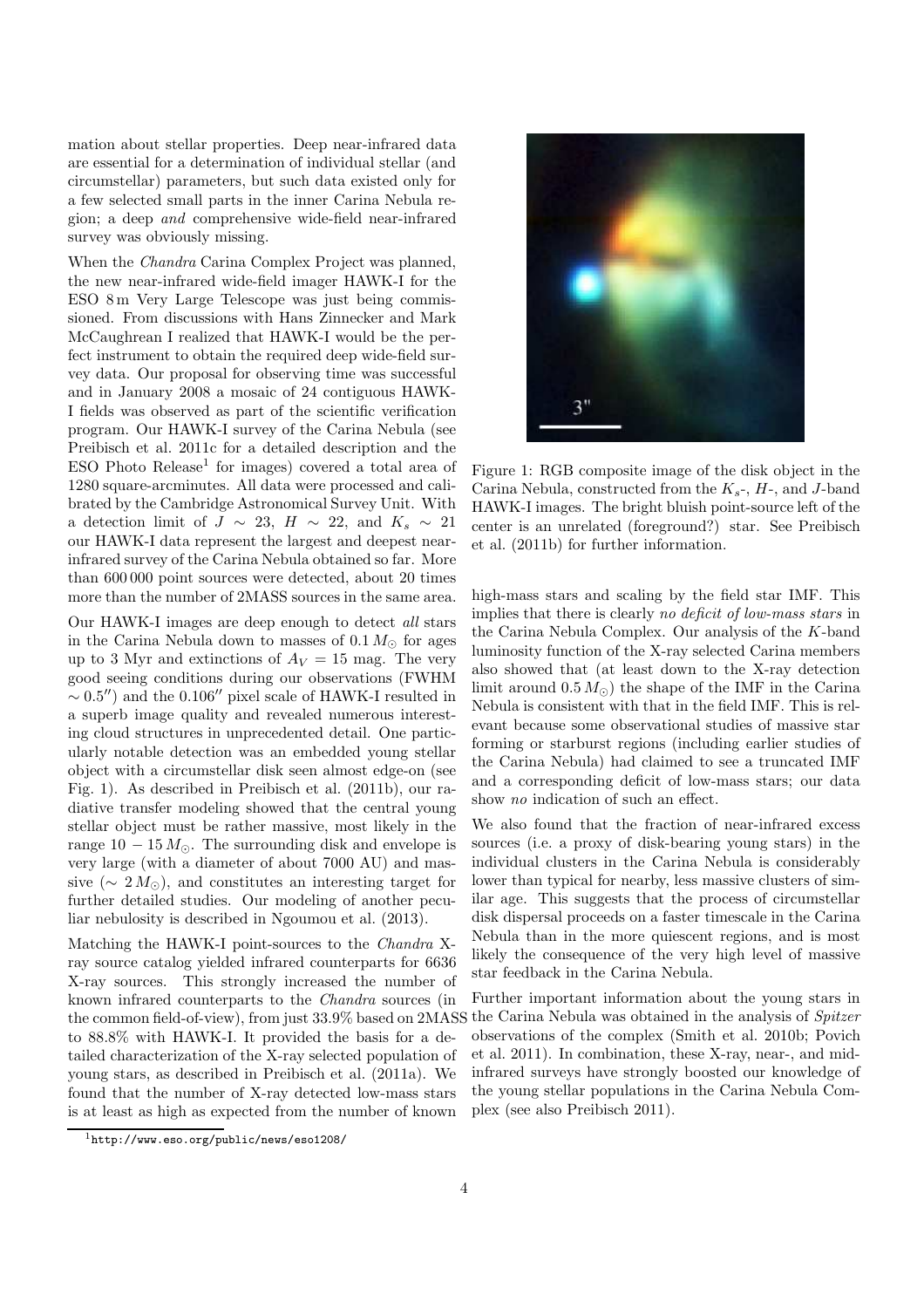In order to investigate the interaction of the stars and the surrounding clouds, detailed information on the structure and the physical properties of the clouds is needed. While the available Spitzer and MSX maps showed the surface structure of the clouds and traced the warm gas, the bulk of the cloud mass is inside denser and colder structures, and can only be observed at longer wavelengths. All farinfrared/sub-mm or radio data sets existing at that time had either too poor angular resolution to reveal details in the cloud structure, or covered only small parts of the large Carina Nebula Complex. Therefore, we performed comprehensive wide-field surveys of the clouds in the farinfrared and sub-mm regime as another major part of our multi-wavelength project.

As a first step to meaningfully complement the extraordinary quality of the recent X-ray, optical, and infrared data sets, I started a collaboration with Karl Menten and Frederic Schuller from the Max Planck Institute for Radio Astronomy in Bonn to obtain a deep wide-field submm survey with LABOCA at the APEX telescope. Our 1.2° × 1.2° LABOCA map provided an unprecedented view of the cold, dense clouds in the Carina Nebula Complex at an angular resolution of 18′′, corresponding to physical scales of 0.2 pc. An impressive comparison of the sub-mm and optical appearance of the cloud complex can be seen in an ESO Photo Release<sup>2</sup> . Our analysis of the LABOCA data (see Preibisch et al. 2001d) showed that the cold dust in the complex is distributed in a wide variety of structures, from the very massive ( $\sim 15000 M_{\odot}$ ) and dense cloud to the west of the stellar cluster Tr 14, over several clumps of a few hundred solar masses, to numerous small clumps containing only a few solar masses of gas and dust. Most clouds show clear indications that their structure is shaped by the very strong ionizing radiation and possibly the stellar winds of the massive stars. The total mass of the dense clouds to which LABOCA is sensitive was found to be  $\sim 60000 M_{\odot}$ . There is thus clearly still a large reservoir of dense clouds available for further star formation. An analysis of the clump mass spectra is described in Pekruhl et al. (2013).

While LABOCA was the perfect instrument to map the dense and cold cloud clumps, it is less sensitive to the somewhat warmer and more diffuse gas at the surfaces of the irradiated clouds and in the inner regions of the Carina Nebula, where the original clouds have already been largely destroyed by the feedback of the massive stars. The Herschel observatory is ideally suited to map the far-infrared emission from this slightly warmer gas and to provide a complete inventory of the cloud structures. We therefore used SPIRE and PACS onboard of Herschel to map the full spatial extent (more than 5 square-degrees) of the entire Carina Nebula Complex at wavelengths be-

Figure 2: Color composite of a  $2.5^{\circ} \times 2.7^{\circ}$  region of our *Herschel*  $70 \,\mu m$  (blue),  $160 \,\mu m$  (green), and  $250 \,\mu m$  (red) maps. This image was created for the ESA Science & Technology website release sci.esa.int/science-e/www/object/index.cfm?fobjectid=50414. The bubble-like cloud complex in the upper right part is the Gum 31 region.

tween 70  $\mu$ m and 500  $\mu$ m. Our *Herschel* maps (see Fig. 2) revealed the small-scale structure of the clouds in unprecedented details and allowed us to determine the temperatures and column densities (see Preibisch et al. 2012). A detailed study of the physical parameters of individual cloud structures and the cloud mass budget was recently completed (Roccatagliata et al. 2013). We found that most clouds have temperatures ranging from about 20 K (in the dense clumps) up to  $\sim$  35 – 40 K (for clouds close to massive stars). The total cloud mass above the  $A_V \geq 1$  mag threshold is about 500 000  $M_{\odot}$ . Considering that the strong feedback from massive stars is dispersing the cloud complex since several Myr, this a remarkably large value. We could also quantify the level of the radiative feedback from the hot stars and found that the intensity of the FUV irradiation at most cloud surfaces is at least about 1000 times stronger than the galactic average value (the so-called Habing field). This level of irradiation is very similar to the observed FUV intensities in the 30 Dor region or in the starburst nucleus of M82.

The Herschel maps furthermore revealed over 600 pointlike sources, most of which are embedded protostars. Our analysis (see Gaczkowski et al. 2013) of their luminosi-

 $^{2}$ http://www.eso.org/public/news/eso1145/